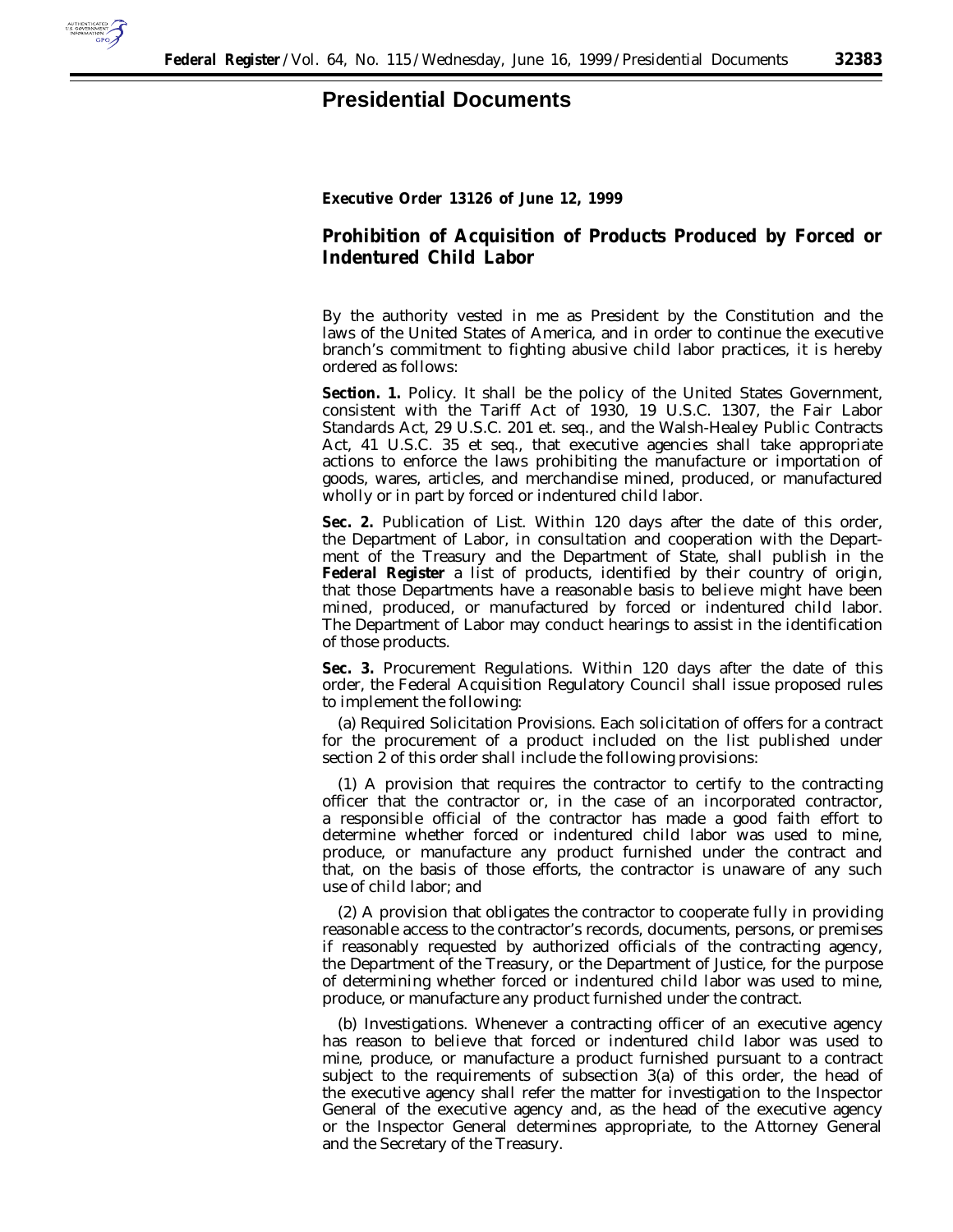(c) *Remedies.*

(1) The head of an executive agency may impose remedies as provided in this subsection in the case of a contractor under a contract of the executive agency if the head of the executive agency finds that the contractor:

- (i) Has furnished under the contract products that have been mined, produced, or manufactured by forced or indentured child labor or uses forced or indentured child labor in the mining, production, or manufacturing operations of the contractor;
- (ii) Has submitted a false certification under subsection  $3(a)(1)$ of this order; or
- (iii) Has failed to cooperate in accordance with the obligation imposed pursuant to subsection 3(a)(2) of this order.

(2) The head of an executive agency, in his or her sole discretion, may terminate a contract on the basis of any finding described in subsection  $3(c)(1)$  of this order for any contract entered into after the date the regulation called for in section 3 of this order is published in final.

(3) The head of an executive agency may debar or suspend a contractor from eligibility for Federal contracts on the basis of a finding that the contractor has engaged in an act described in subsection  $3(c)(1)$  of this order. The provision for debarment may not exceed 3 years.

(4) The Administrator of General Services shall include on the List of Parties Excluded from Federal Procurement and Nonprocurement Programs (maintained by the Administrator as described in the Federal Acquisition Regulation) each party that is debarred, suspended, proposed for debarment or suspension, or declared ineligible by the head of an agency on the basis that the person has engaged in an act described in subsection  $3(c)(1)$ of this order.

(5) This section shall not be construed to limit the use of other remedies available to the head of an executive agency or any other official of the Federal Government on the basis of a finding described in subsection  $3(c)(1)$ of this order.

**Sec. 4.** *Report.* Within 2 years after implementation of any final rule under this order, the Administrator of General Services, with the assistance of other executive agencies, shall submit to the Office of Management and Budget a report on the actions taken pursuant to this order.

**Sec. 5.** *Scope.* (a) Any proposed rules issued pursuant to section 3 of this order shall apply only to acquisitions for a total amount in excess of the micro-purchase threshold as defined in section 32(f) of the Office of Federal Procurement Policy Act (41 U.S.C. 428(f)).

(b) This order does not apply to a contract that is for the procurement of any product, or any article, material, or supply contained in a product that is mined, produced, or manufactured in any foreign country if:

- (1) the foreign country is a party to the Agreement on Government Procurement annexed to the WTO Agreement or a party to the North American Free Trade Agreement (''NAFTA''); and
- (2) the contract is of a value that is equal to or greater than the United States threshold specified in the Agreement on Government Procurement annexed to the WTO Agreement or NAFTA, whichever is applicable.